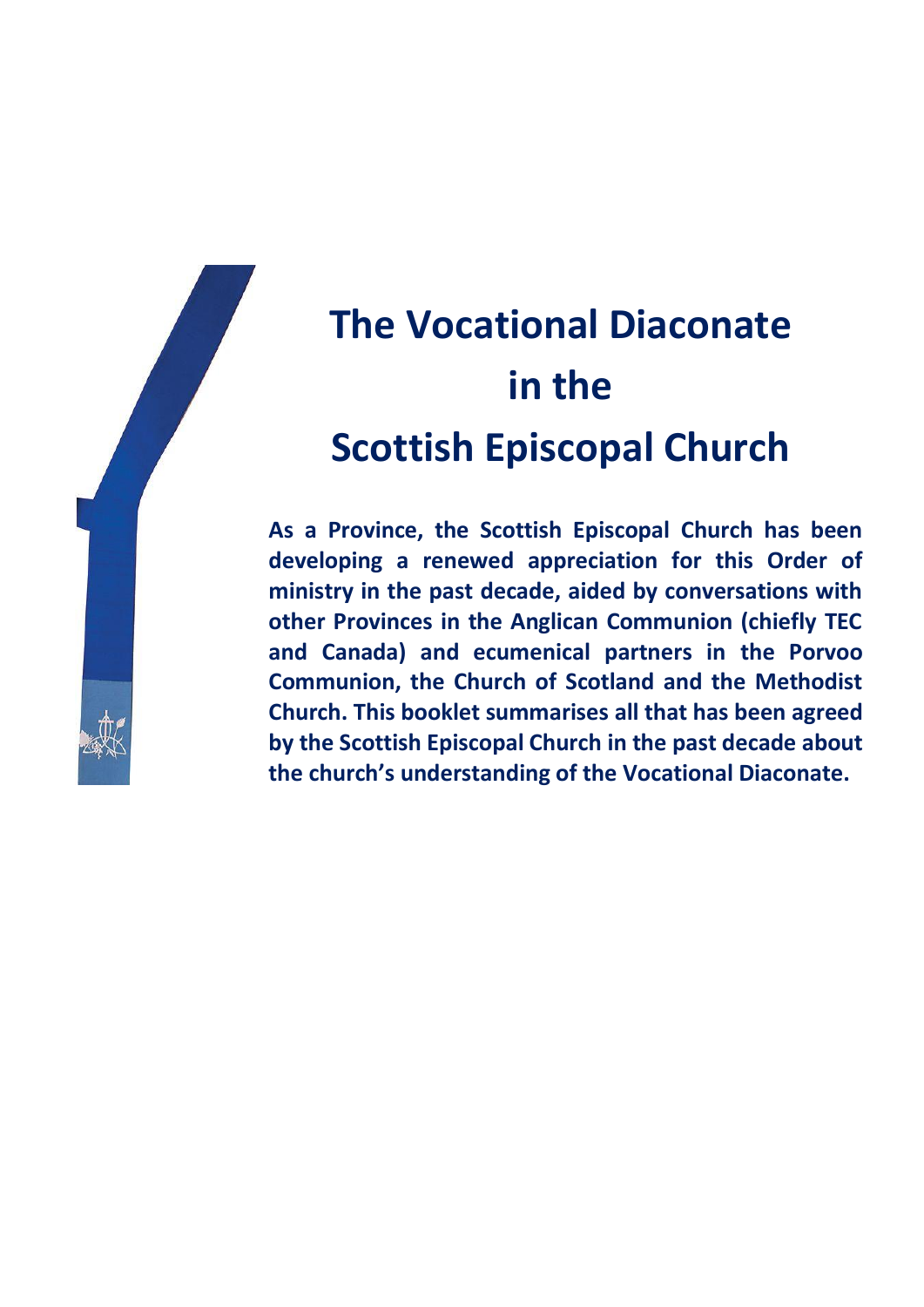**Understanding the vocational diaconate**:In 2019, the College of Bishops agreed changes to the rite for the ordination of deacons in order to honour the distinctiveness of two differing vocations: that of ordinands discerning a call to the presbyterate but entering into a transitional period in deacon's orders, and that of those whose lifelong call is to the diaconate. The Faith and Order Board has asked the Liturgy Committee to consider these changes within a wider review of the Ordinal so that it may be made clear to the whole Church what the rediscovery of the vocational diaconate implies.

In the revision, the role of those called to this Order is described as follows:

*In the name of the Church, deacons are sent to declare the kingdom of God and to care for those in need, serving God and the world after the pattern of Christ. They have a commitment to outreach and witness, advocacy and prophecy, flowing from their historic ministry for the poor, needy and sick, and seeking out the careless and indifferent. They are called to build bridges between the Church and the world, and to be an expression of the unconditional love of God.* 

Parsing these three sentences adverts to a renewed understanding of the role of Deacons, common to many traditions and denominations: the primacy of *being sent by*; a ministry which is focussed upon the *Kingdom of God*; one which combines *service and proclamation, care and advocacy*; and its *bridge-building* nature.

Such an understanding stems from significant lexicographical work published in 1991 by the New Testament scholar John Collins, who examined the meaning of *diakonía* and its cognates in classical and biblical Greek texts and proposed a wider range of meaning for the words than previously allowed. Hitherto interpreted as having connotations of menial service, Collins's research suggested that other meanings should be added, chief amongst which were those of 'message', 'agency' and 'attendance':

*The sense 'to serve at table' cannot be called 'the basic meaning' —in fact that sense has to be perceived as a particular application of a word capable of signifying doing messages and being another person's agent — and 'the more comprehensive idea of "serving''' is vague and inadequate. The root idea expressed by the words is that of the gobetween [...] express[ing] concepts about undertakings for another, be that God or man, master or friend.i*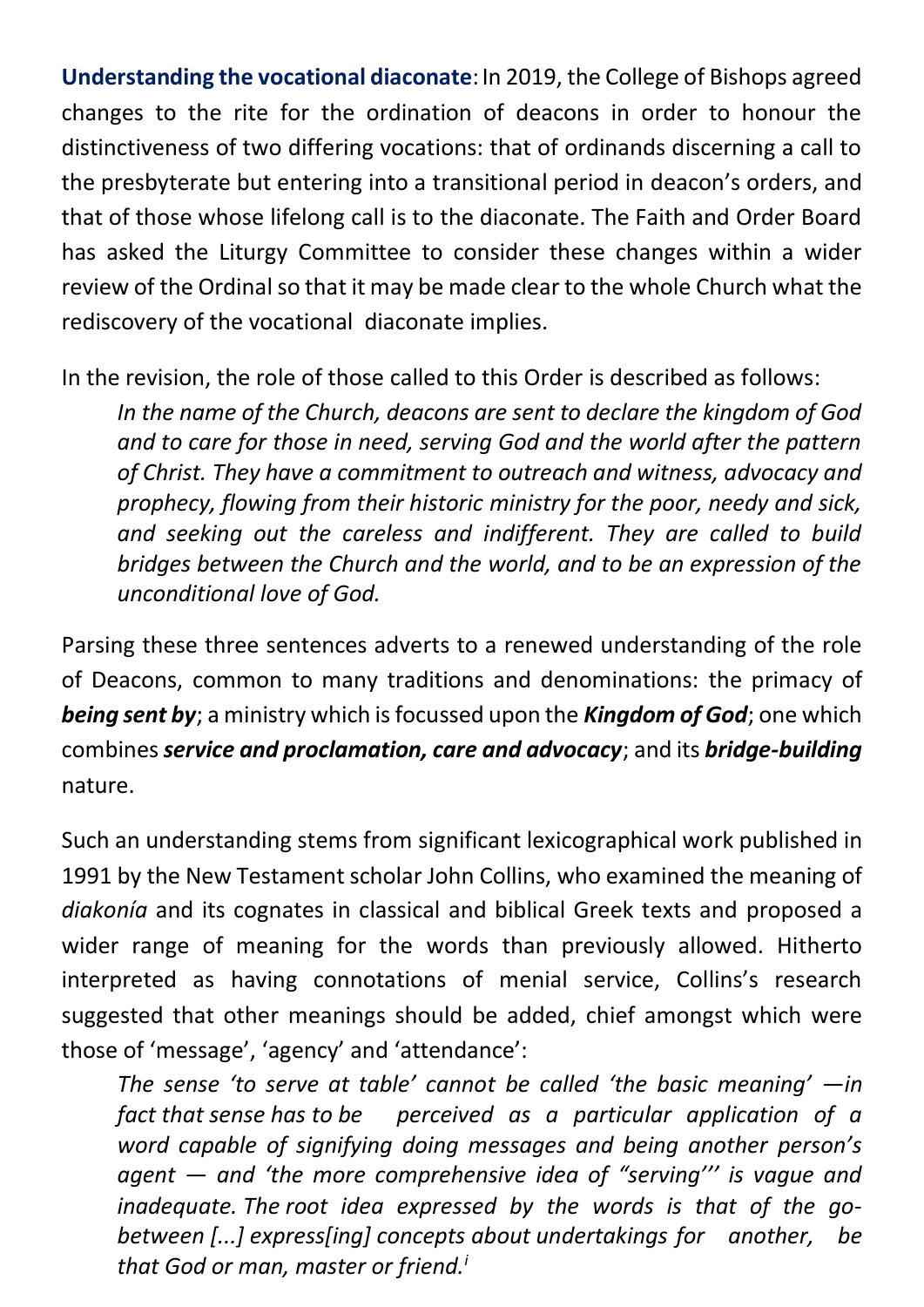*Diakonía* is thus more than humble service; it signifies the undertaking of a task or mandate commission by another, of 'being sent forth to fulfil a task on behalf of the one who has the authority to send'.<sup>ii</sup> Subsequent scholarship has concluded that 'there are no substantial problems with Collins's interpretation of diakonía and its cognates'ill and his reading has been largely accepted, with huge and exciting consequences for the interpretation of 'ministry'. As the report of the Faith and Order Advisory Group of the Church of England put it, Collins's proposal shifts the focus 'from what is done — the act of loving service — to why it is done — because someone has been commissioned by God or by the church.'iv

Collins's findings have since been mapped onto the role of the ecclesial deacon, such that the term 'emissary' has been adopted in many quarters alongside 'servant' as an interpretation of *diakonos*. Deacons are seen as having an apostolic, missionary function, being sent by God in the name of the Church to proclaim the good news in word and deed beyond the doors of the place in which the worshipping community meets, and to galvanize that community to live its diaconal vocation in the world.

In the other direction, they gather into the Eucharist the needs and concerns of that wider world, representing them and offering them up to God — or enabling others so to do  $-$  in the midst of the worshipping community Sunday by Sunday. They are:

*Holy stirrers, dancing on the edge of the Church, facing outwards, building bridges, taking church to the community, to people who don't usually encounter it, and taking the community to the church, encouraging the baptized to carry out their ministry.<sup>v</sup>*

Deacons are people 'on a mission, a messenger or ambassador — making connections between liturgy and pastoral need, building bridges between the life of the Church and those who are not yet within it.'vi They straddle the boundary between church and public square, discerning Christ at work in both locations and helping others make the crossing. As such they require the skill of bilingualism: the ability to understand the cultures of church and community, speak both languages and facilitate dialogue between the two.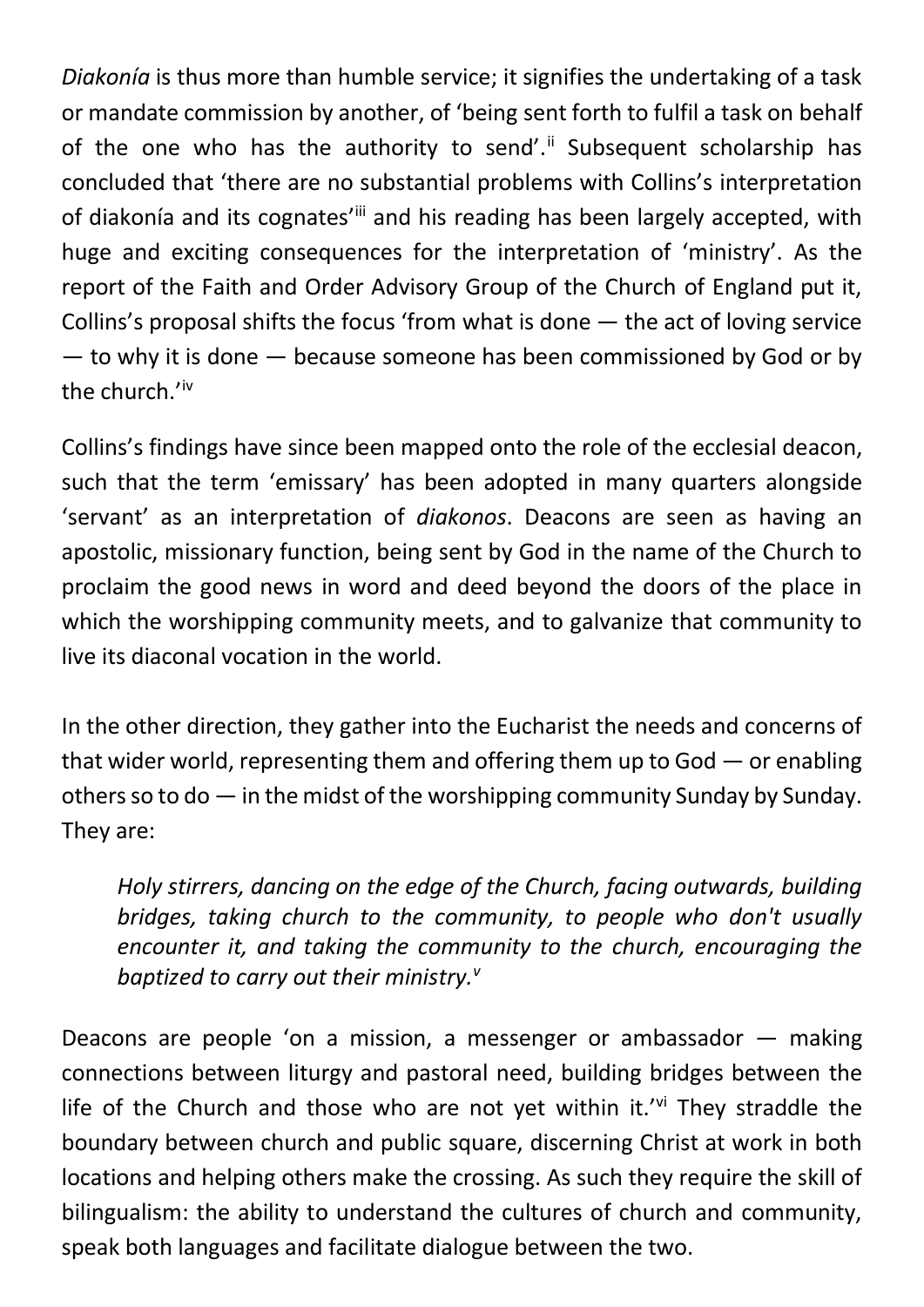As agents of transformation, they may find themselves addressing 'structures of power and political stakeholders', vii working with those on the margins to transfigure all that countermands God's shalom in the world. The role demands skills in advocacy and a 'regrounding in the prophetic tradition', vill speaking truth to power, critiquing the status quo and energizing others to join in the work.

Nor is it simply the world that gets critiqued. Deacons may find themselves also calling out apathy within the Church, tackling structures and systems which inhibit mission and prevent the budding into growth of new ways of being. As those who cross boundaries, Deacons are well placed to serve as pioneers and planters, moving into new contexts and breaking fresh ground; being 'bridges between a church that is stuck, and a church that is moving forward; a church that is anxious about her survival, and a church into which the Spirit's breath is blowing vibrant new life'.<sup>ix</sup> In short, the diaconal calling is to be a sign of the relationship between the Kingdom of God and the Church. Deacons are agents of the Kingdom, both within the Eucharist and the world:

*The Deacon's Kingdom-orienting voice of prophecy and challenge acts as a powerful advocate within the Christian community for those who have no voice; it challenges vested interest and complacency*, *and urges the Christian community to live its own serving and transforming ministry to the full in the world beyond the perceived borders of the Church.<sup>x</sup>*

The diaconate enacts and brings into focus a central aspect of the Church's missionary being, namely the diaconal calling of the whole Church to proclaim the revelation of the gospel of Christ to the world. The primary thrust of a Deacon's ministry is thus the enablement of *others* to fulfil their own vocations to be ambassadors of the Gospel and apostles in the midst of daily life. As *[Truly](https://www.scotland.anglican.org/wp-content/uploads/Truly-called-by-God.pdf)  [Called to Serve as a Deacon](https://www.scotland.anglican.org/wp-content/uploads/Truly-called-by-God.pdf)* put it so presciently in 1987,

*Far from clericalising lay leadership or monopolising opportunities to serve, the ministry of Vocational Deacons will proclaim the Church's commitment to the transformation of human society by the Reign of God, will renew enthusiasm for the Church in members who are depressed by its seeming introversion, will promote a more outward-looking social conscience among Church people generally, and will generate new forms of lay ministry.xi*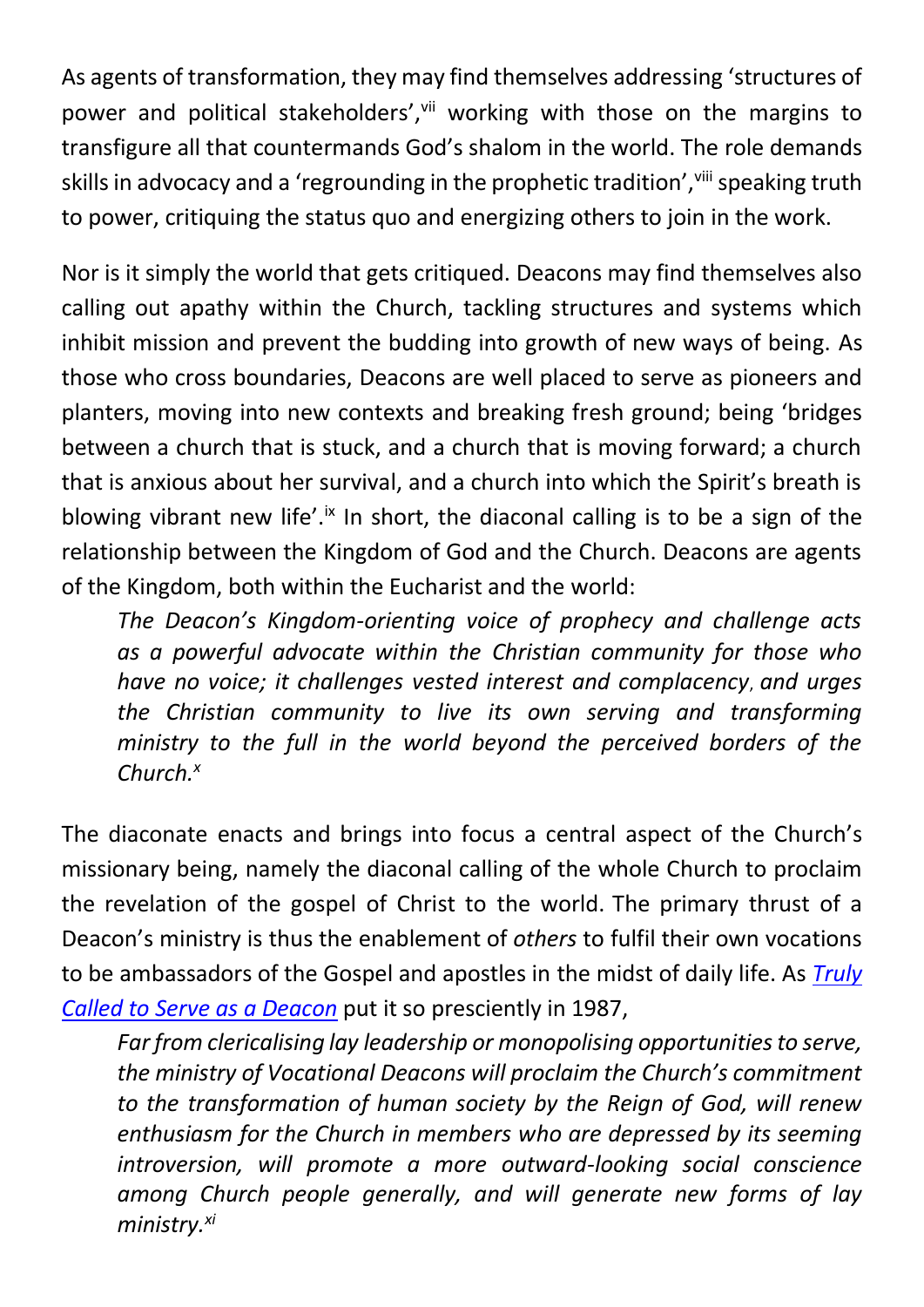The SEC's [criteria for selection](https://www.scotland.anglican.org/who-we-are/vocation-and-ministry/ministry-scottish-episcopal-church/) match this renewed understanding of the Deacon's role. What is looked for include capacities – both evidenced and emergent - for engaging in mission and evangelism and equipping disciples:

*E1 Candidates demonstrate their commitment to mission and evangelism in their thought, prayer and action. They demonstrate an excitement about the loving and saving purpose of God for the world, and have a firm desire to share this by word and deed.* 

*E2 Candidates have a knowledge and understanding of mission and evangelism. They are alert to the opportunities for engagement with contemporary culture and are sensitive to the demands of particular contexts.* 

*E4 Candidates are committed to developing the discipleship of others. They are able to nurture the faith of others and to equip others to witness to their faith in Christ.*

In addition, there is a clear expectation that innovative, creative and entrepreneurial initiative will shape their ministry, with a deep focus on contextual priorities:

*F4 Candidates have the potential to lead strategically. They are able to look forward in an imaginative and theologically-informed way. They can take the initiative and have a creative, entrepreneurial approach. They are prepared to take risks and to implement a process of change with flexibility and resilience.* 

*F5 Candidates understand and work with the dynamics of a community.xii*

Equally candidates should be keenly aware of and responsive to need, both in individuals and in society as a whole, and be people who are particularly challenged by injustice and oppression. This diaconal concern for God's mission of loving, healing and restoring the world expresses itself in deeply practical and pastoral ways. Thus as it says in the introduction the *[Pastoral Offices for](https://www.scotland.anglican.org/wp-content/uploads/FINAL-Indexed-Pastoral-Offices-for-Deacons.pdf)  [Deacons](https://www.scotland.anglican.org/wp-content/uploads/FINAL-Indexed-Pastoral-Offices-for-Deacons.pdf)*, 'Deacons are to be found sharing with others in compassionate care for the sick, the weak and the marginalised, and in equipping other disciples for this service.'<sup>xiii</sup>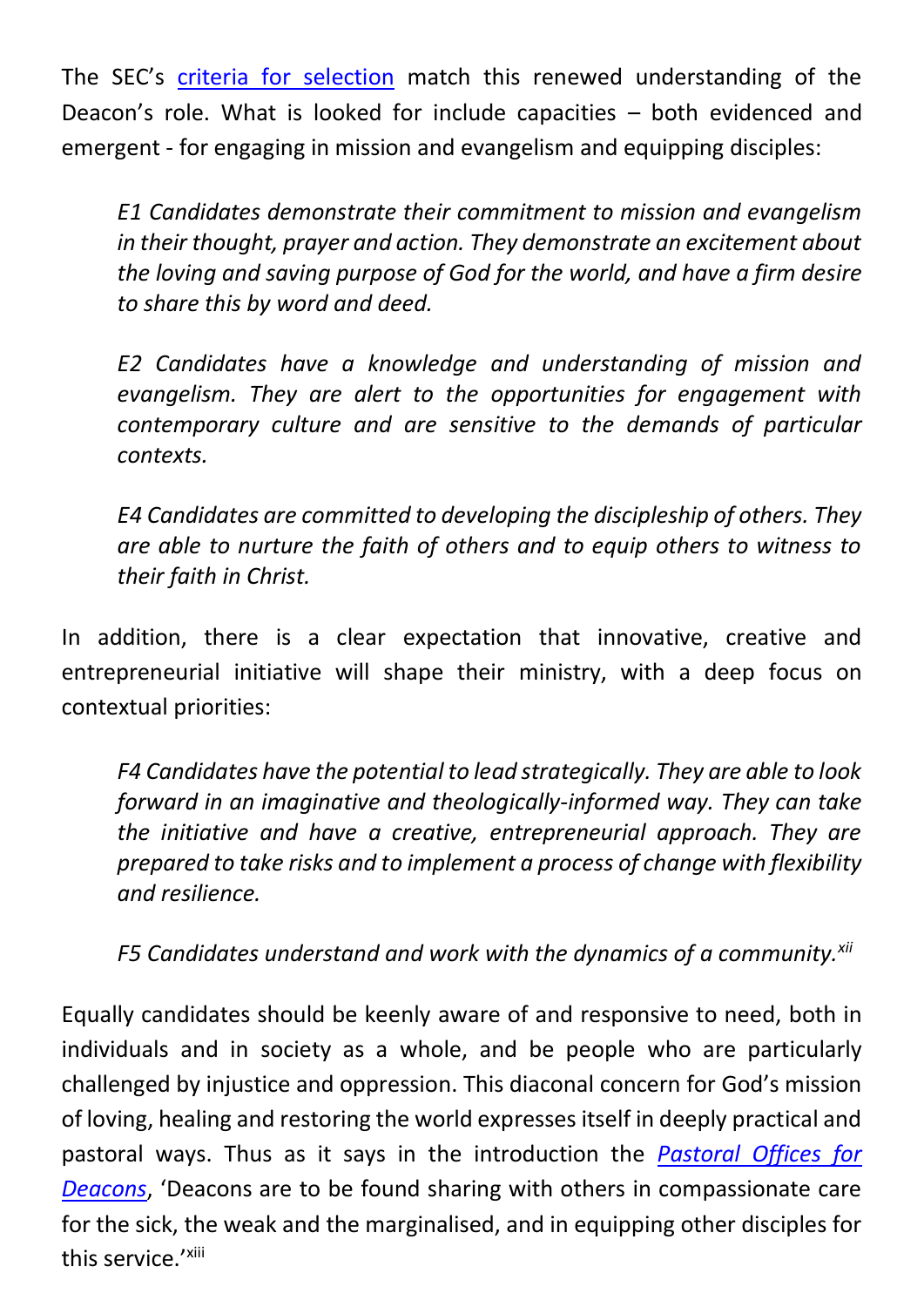**Training pathway:** Hitherto diaconal candidates have followed the standard DipHE route at the Scottish Episcopal Institute, the only accommodation to their particular vocation being found in the choice of placement; see ['Formed in the](https://www.scotland.anglican.org/wp-content/uploads/2020-44a-SEI-Journal-Winter.pdf)  [Field'](https://www.scotland.anglican.org/wp-content/uploads/2020-44a-SEI-Journal-Winter.pdf). Given that their ministry is increasingly understood to be largely one of engagement with people beyond the church's walls - a missional ministry of community activism, pioneering and social enterprise - it is only logical that their training should involve a larger component of practical placement work and be weighted towards missional modules. From August 2021 the following modules will be taught as part of a dedicated diaconal curriculum, with the option of 'extended placements' running alongside: '*Elements of Ministry and Mission in Context'*; **'***Community Development and the Church'*; **'***Biblical Perspectives on Social Justice and Equality'*; **'***Exploring Leadership and Theology for Ministry and Mission'*; **'***Mission Entrepreneurship : Practice'*; **'***Theological Perspectives on Community Development'*; **'***Community Transformation'*.

**Deployment, Supervision and Support through IME 4-6: Once ordained, all such** Deacons will have a pastoral and liturgical 'base' in a congregation or group of congregations in which they are sustained and have a liturgical role. To this extent they will be supported by, and under the direction of, the local incumbent. In addition every Deacon should come directly under the supervision of the Bishop. The [Working Agreement,](https://www.scotland.anglican.org/who-we-are/vocation-and-ministry/sei/sei-pro-formas/) drawn up by Bishop and Deacon together, spells out the relationship with the supporting congregation and incumbent, but also details that the Bishop should meet regularly with the Deacon for supervision and theological reflection.

These understandings have long been held by, and embedded in the polity of, our Church. The 1987 report *[Truly Called by God to Serve as a Deacon](https://www.scotland.anglican.org/wp-content/uploads/Truly-called-by-God.pdf)* states:

*It must be clearly stated that Deacons, while being communicant members of congregations, having a liturgical ministry and dovetailing with the work of presbyters, are primarily a task force at the disposal of the Bishop, for work, most of which is out in the world. They have their proper place in a diocesan rather than a congregational strategy of mission. They are a pioneer corps rather than auxiliaries to share the load of existing intra-congregational ministries.xiv*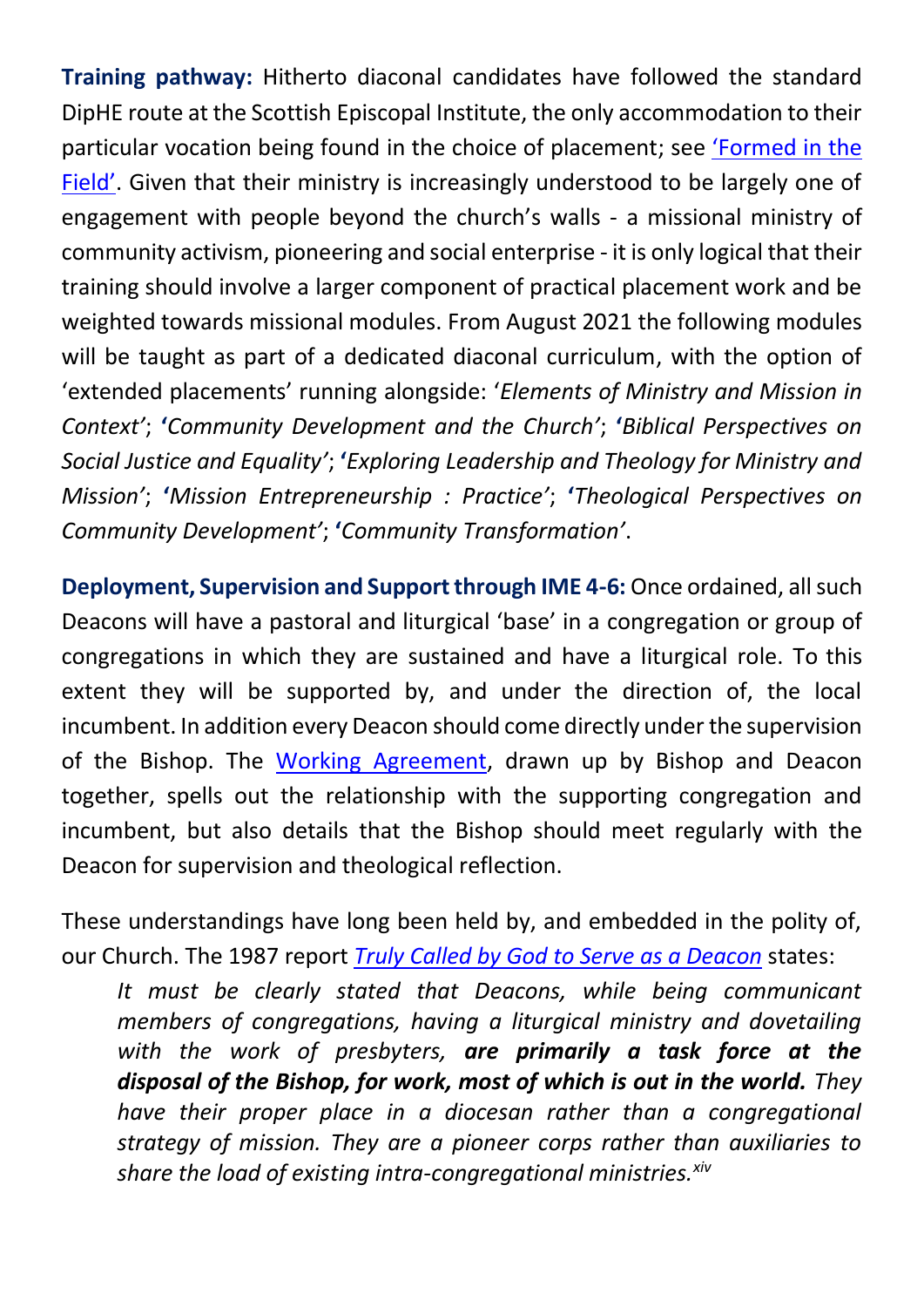Even if the Deacon's primary placement is in a local charge, he or she should also be seen to have a diocesan role in supporting and enabling the whole people of God in the diocese to grasp their baptismal calling to *diakonía* in its broadest sense. This should be set out in the [Working Agreement.](https://www.scotland.anglican.org/who-we-are/vocation-and-ministry/sei/sei-pro-formas/)

As the Bishop is supervisor or co-supervisor in a Deacon's probationary years, it follows that the annual Review of Deacons during [Initial Ministerial Education 4-](https://www.scotland.anglican.org/wp-content/uploads/IME-4-6-Handbook-2020-2021-Oct-2020-with-forms-update.pdf) [6](https://www.scotland.anglican.org/wp-content/uploads/IME-4-6-Handbook-2020-2021-Oct-2020-with-forms-update.pdf) should be conducted in a slightly different way from that of other curates. The Diaconate Worship Group (DWG) suggests in these cases inviting an 'outside' observer into the process to sign off the Review. The three participants thus meet for the Review and agree the outcomes and objectives for the following year; these are then shared with the IME 4-6 Coordinator for his/her dispassionate comment and approval.

Newly ordained Deacons belong to a Province-wide Chapter of Deacons, set up in 2021 and facilitated by the Revd Norma Higgott, herself a Deacon. Deacons in their first years of ministry are thus expected not only to join in the IME 4-6 programme available in their diocese or region, but also to meet with diaconal colleagues from across the Province and share in fellowship and training sessions shaped around their vocational calling. The Convenor of the Chapter provides mentorship of Deacons in IME 4-6 alongside that offered by the regional IME4-6 Co-ordinator.

The Chapter also maintains strong links with ecumenical diaconal groups within and beyond Scotland, helping to facilitate dialogue between traditions and highlight the diaconal calling common to all Christian churches. The Scottish Episcopal Church is a member of DRAE (DIAKONÍA Region Africa-Europe), one of three regional groups of the DIAKONÍA World Federation of Diaconal Associations and Diaconal Communities.

Within the SEC, the Rt Revd Dr John Armes, Bishop of Edinburgh, convenes the Diaconate Working Group, a pendant committee of the Faith and Order Board. The Group was tasked initially by that Board with producing an SEC response to the Porvoo Communion's second Consultation on Diaconal Issues held in Oslo in April 2009. Since then there has been a growing awareness in the Province of the significance of the diaconal calling and the Group has continued to offer advice to the Board and to advocate good practice.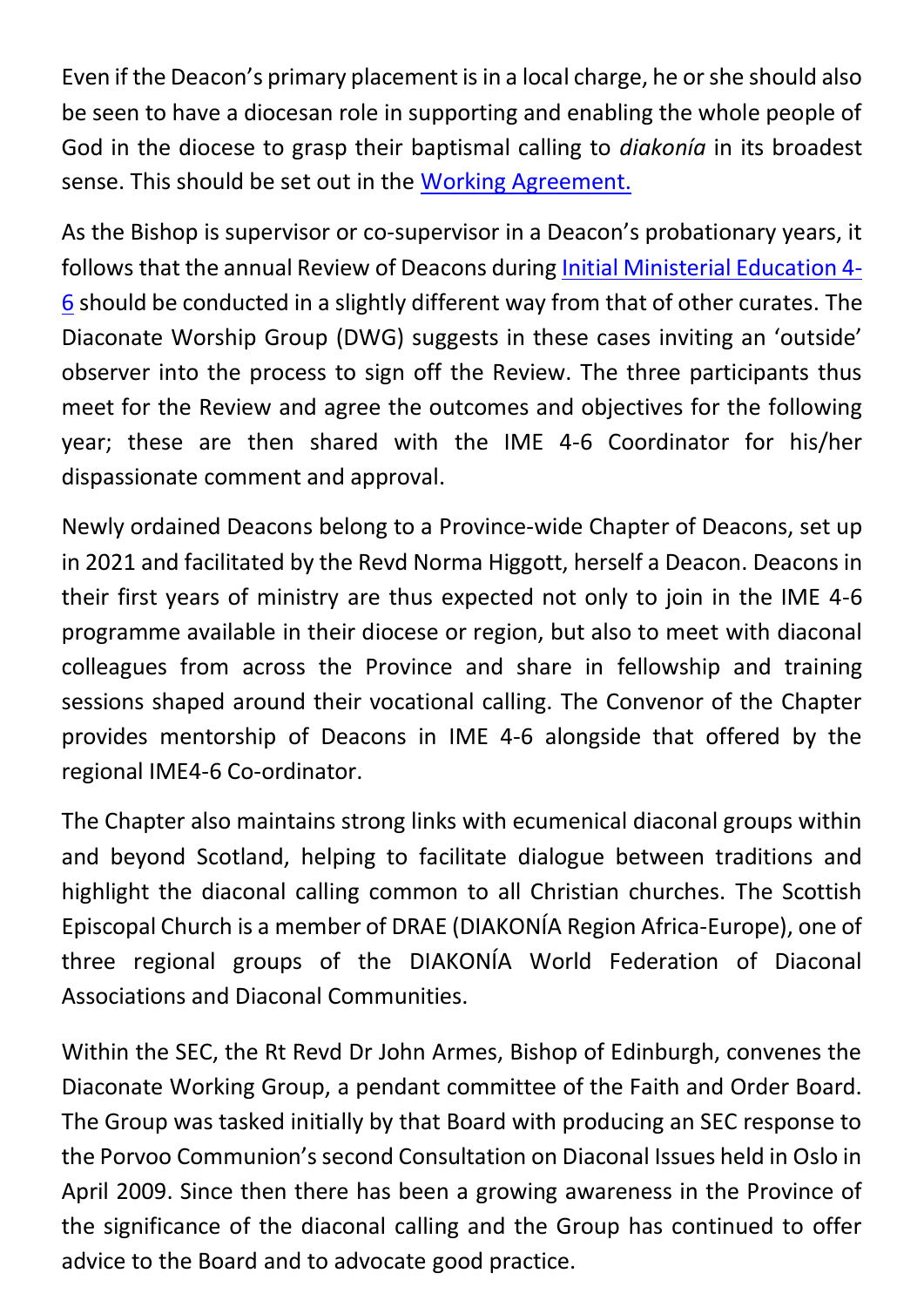**Deacons and the Reserved Sacrament:** While Deacons can and should lead services of Extended Communion to those in the community unable to participate in services in a church building – the sick and the housebound, for instance - Deacons should not lead Communion from the Reserved Sacrament (mustard book) in church and especially not as the main Sunday service, as this blurs the boundaries. Instead usage of the Service of the Word should be encouraged.

**Liturgical role:** Deacons are essential to liturgy. They draw on the talents of others in the assembly. They help presiders to preside and assistants to assist. The Deacon plays a collaborative role with the presiding celebrant, whether Bishop or Priest. This way of sharing liturgical leadership is integrated and visibly weaves different ministries together, including that of the congregation. A detailed description of the deacon's liturgical role is to be found [here.](https://www.scotland.anglican.org/wp-content/uploads/Diaconal-liturgical-norms-.pdf)

The Deacon's traditional ministry in the liturgy - calling the community to confession of their sins; proclaiming the gospel; preaching; leading prayers of intercession; receiving the gifts and preparing the altar for Holy Communion; assisting the president with the distribution of Communion; and sending the community out in the service of the Lord - represents the ministry of service and mission of the whole Church. The Deacon does not do any of these things *instead of* other people. As has been said repeatedly throughout this booklet, Deacons are sacramentally dedicated to a ministry of proclamation, service and mission to be a sign and model of that ministry which belongs to the whole people of God. Since *diakonía* is characteristic of all Christians, the significance of the Order of Deacons lies in its capacity to provide a focus for what is proper to the Church as a whole.

Study of the Deacon's stance in liturgy speaks volumes about the ministry of *diakonia*. At two points early on in the Eucharist Deacons stand *amongst* others - for the proclaiming of the Gospel and for the leading of the Prayers of the People - quite literally surrounded by the assembled congregation whom they serve. On both occasions the assembly indicates its full involvement in and 'ownership' of the action by engaging in dialogue: variously, the call and response at the outset and end of the Gospel reading and the offering of congregational responses in the intercessions.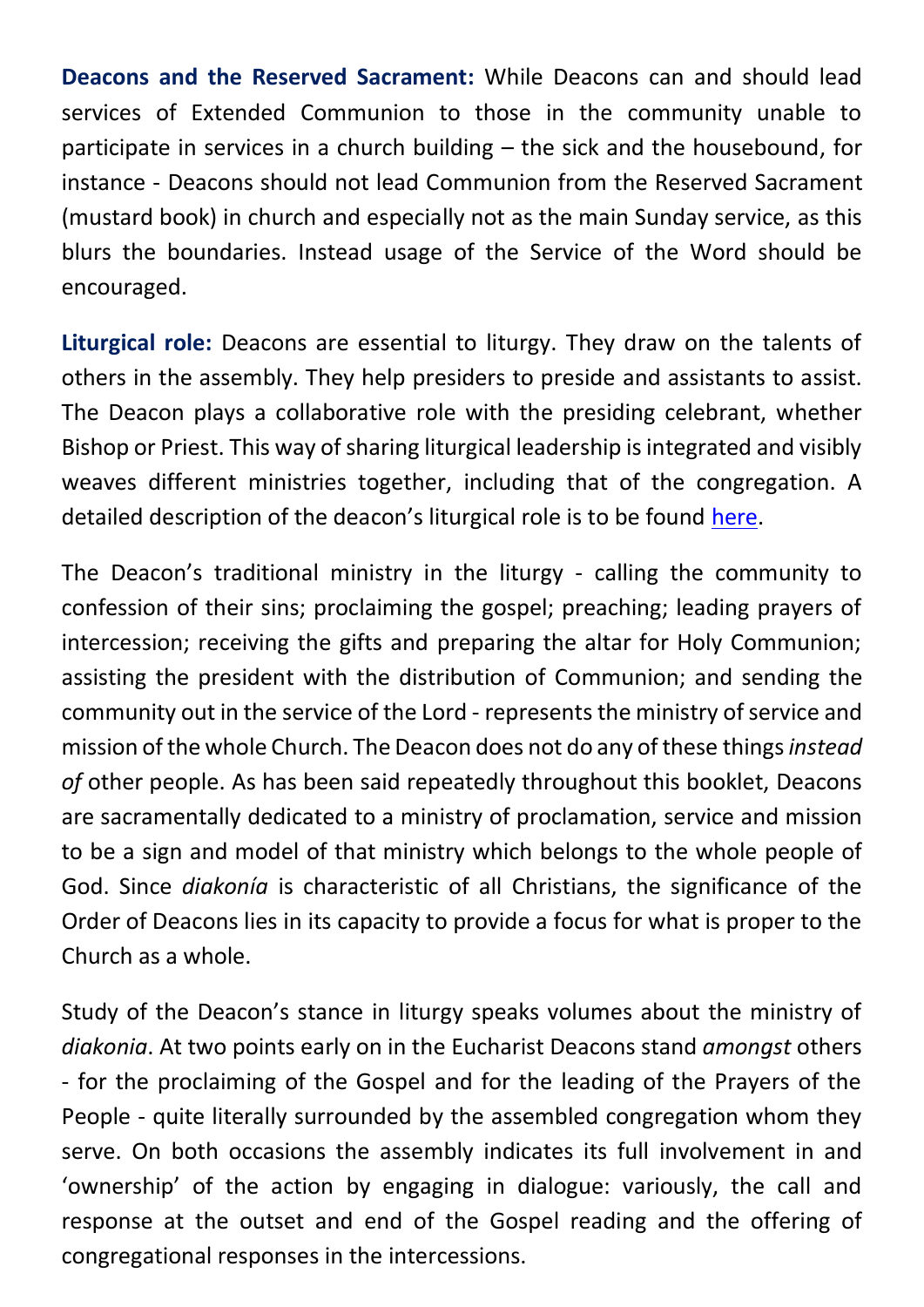Standing amidst and on a level with others in an authorised role and yet being at the same time the servant of all says something profound about diaconal leadership. Deacons thereby model 'distributed leadership' through the whole body of Christ, encouraging all to grow as responsible disciples and take ownership of the missional vocation of the charge, realising their part in the overall enterprise. The diaconal call and response and the positioning of the Deacon as she reads the Gospel or leads the Prayers of the People speak of that dyadic relationship of mutual exchange and co-responsibility for leadership that should occur in a healthy community of practice.

Later in the Liturgy the Deacon stands at the altar but to one side, while the priest, centrally, presides at the Eucharist. Stands to one side having prepared the table for the meal by setting out linen and elements so that others may draw near to eat and drink. Stands to one side in such a way that pages may be turned for the priest whose hands are otherwise occupied; stands to one side ready to invite all to say the Lord's Prayer, ready to raise – and to assist in the administration of – the chalice at Communion. Stands to one side, poised and ready, complementary, utterly necessary, but not centre stage, reminding the congregation of a crucial attitude of heart in the exercise of all ministry.

Finally the Deacon stands at the door to declare the dismissal, bidding the assembly to embark on the liturgy after the Liturgy, their daily lives of *diakonia* in the world; encouraging them to look outwards, to make connections. This third stance likewise says something fundamental about diaconal leadership; that it is world-facing. All too often the 'ministry' of lay people is seen as being purely ecclesiastical. Sunday by Sunday, Deacons reorient the congregation to cease gazing upon the altar and turn them around to face the altar in the world. As one form of service ends, so does another begin: the people's daily work. Deacons call the people of God to pay attention to their workaday contexts; reminding them that God is in all things and is to be found at all times and in all places.

**Direct or 'per saltum' ordination:** This pattern is customary in many of the SEC's Porvoo partners. The issue has indeed been raised in the Scottish Episcopal Church, but there has been no appetite to explore it further at this stage.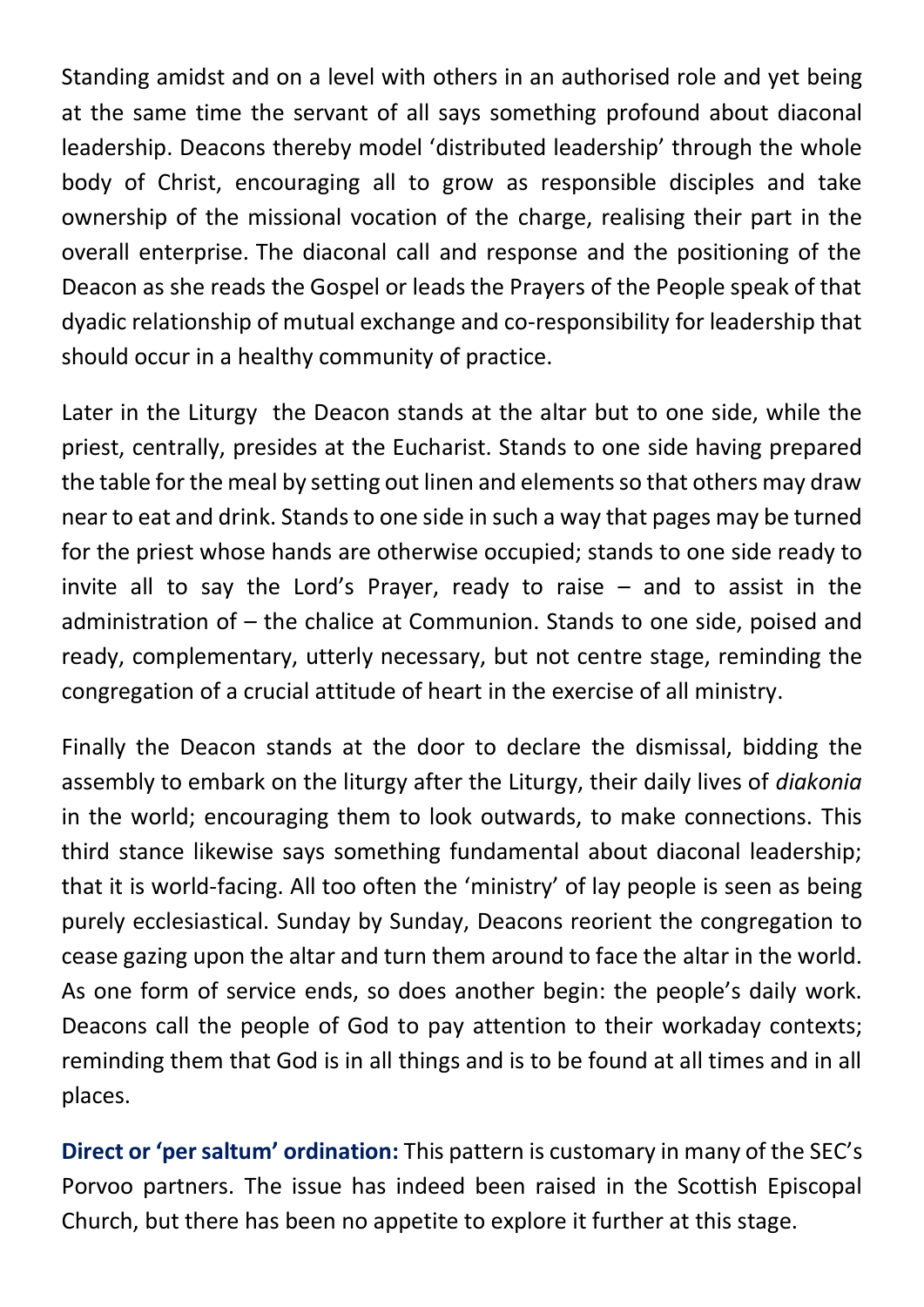## **Some principles:**

- the Order of Deacons is an essential part of the Church's selfunderstanding
- a Deacon is not a priest-manqué(e); in other words, a Deacon must not be defined by what s/he cannot do, but rather understood for what s/he signifies about the Church.
- the diaconal role is to point the Church outwards to the world as signified liturgically by the proclamation of the Gospel, the leading of the Prayers of the People and the Dismissal, and by the Deacon's stance in the Liturgy at those points. In the Pauline Epistles and the Acts of the Apostles, *diakonía* often refers to the ministry of proclamation of the gospel of God's revelation in Christ (e.g. 2Cor. 5:18; Eph. 5:7). The imagery is that of a herald or go-between who carries the gospel from God or Christ to those who are to hear the message of salvation.
- the Deacon works as one under another's authority, primarily the Bishop's, and always in collaboration in the liturgy, never solo.
- the spirituality of someone in diaconal orders is not about selfaggrandisement or leadership in the 'solo' sense but about encouraging, equipping and enabling the people of God to be all they can be, and stepping back when members of the laity can take over a task.
	- there is an *ecclesiological* difference between the equipping role of the Deacon and the pedagogical role of the Reader; this is a more helpful way of understanding the differences between the two callings than one based purely upon functional differences. In *[Truly Called ..Two](https://www.scotland.anglican.org/wp-content/uploads/Truly-Called-..Two_.pdf)* Bishop Brian Smith built upon Wesley Carr's three-fold typology in the following way:

*'a Lay Reader is a lay person whose ministry lies within the Apostolic system in a charge. He/she engages in a preaching and teaching ministry, alongside the incumbent, within the charge. The Lay Reader is an 'apostolic' minister charged with teaching and preaching responsibilities. On the other hand the Permanent Deacon works within the Diaconal system, serving the charges and those who minister within them (Ordained and lay) and working in part as the pastoral arm of the bishop'*. xv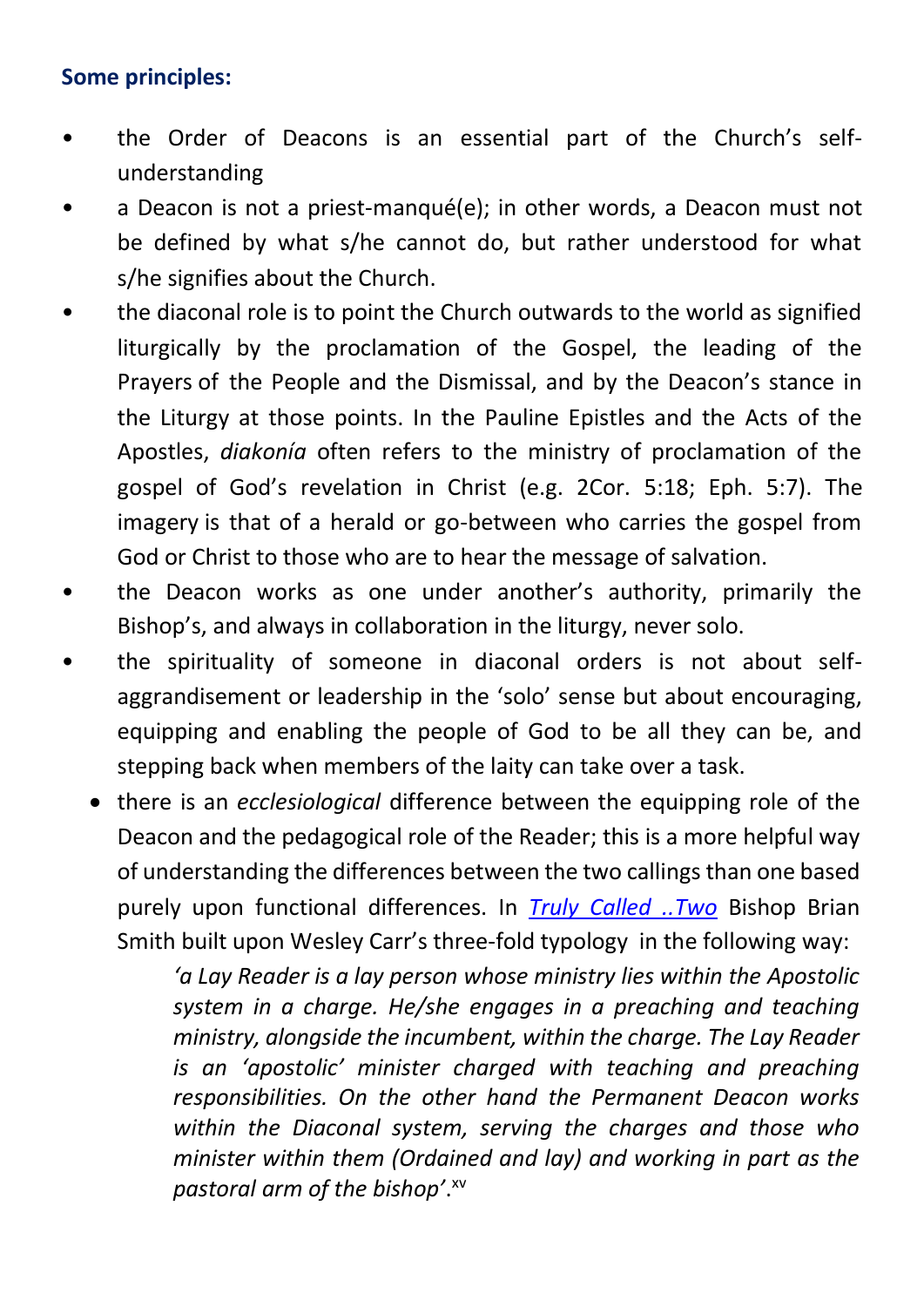## **Diaconal fellowship**

Since the beginning of 2021, Deacons in the Scottish Episcopal Church have met regularly for prayer, training and fellowship in a Provincial Chapter, the Convenor of which is the Revd Deacon Norma Higgott. They are members of DRAE (DIAKONIA Region Africa-Europe), one of three regional groups of the DIAKONIA World Federation of Diaconal Associations and Diaconal Communities, and recently participated in its 25<sup>th</sup> anniversary Assembly here in Scotland. Deacons are regularly invited to participate in the Church of Scotland's Diaconate Council and Methodist Convocation, and also have links with the International Diaconate Centre, a movement for the renewal of the Permanent Diaconate in the Roman Catholic Church, receiving its regular publication *Diaconia Christi* and attending its gatherings. SEC Deacons also intend to be part of the World Diaconate Federation in due course.

i John Collins, *Diakonía: Re-interpreting the Ancient Sources* (Oxford: Oxford University Press, 1990), p. 194.

ii Paul Avis, *A Ministry Shaped by Mission* (London: T and T Clark, 2005), p. 106.

iii Paula Gooder, in 'Diakonía in the New Testament: A Dialogue with John N. Collins', *Ecclesiology*, 3 (2006) 33-56 (p. 33).

iv *The Mission and Ministry of the Whole Church*, GSMisc 854, The Faith and Order Advisory Group of the Church of England (2007), 16.

<sup>v</sup> <http://dwfmembers.org/oceania/new-zealand-danza/>

vi 'Discerning the Diaconate' Ministry Division of the Church of England (2011).

vii Stephanie Dietrich, 'Mercy and truth are met together' in *Diakonía as Christian Social Practice*, ed. by Stephanie Dietrich et al. (Regnum, 2014), pp. 28–45 (p. 43).

viii Suzanne Watson Epting, 'Common Vows and Common Mission', *Anglican Theological Review,* 92.1 (2010), 71–87 (pp. 84–85).

ix Suzanne Watson Epting, *The Prophetic Voice of the Deacon,* North American Association for the Diaconate Monograph Series 19 (2008),3.

x Christine Hall, 'The socio-liturgical axis of the Deacon's ministry: sign and instrument of the Kingdom of God' in *The Ministry of the Deacon;*